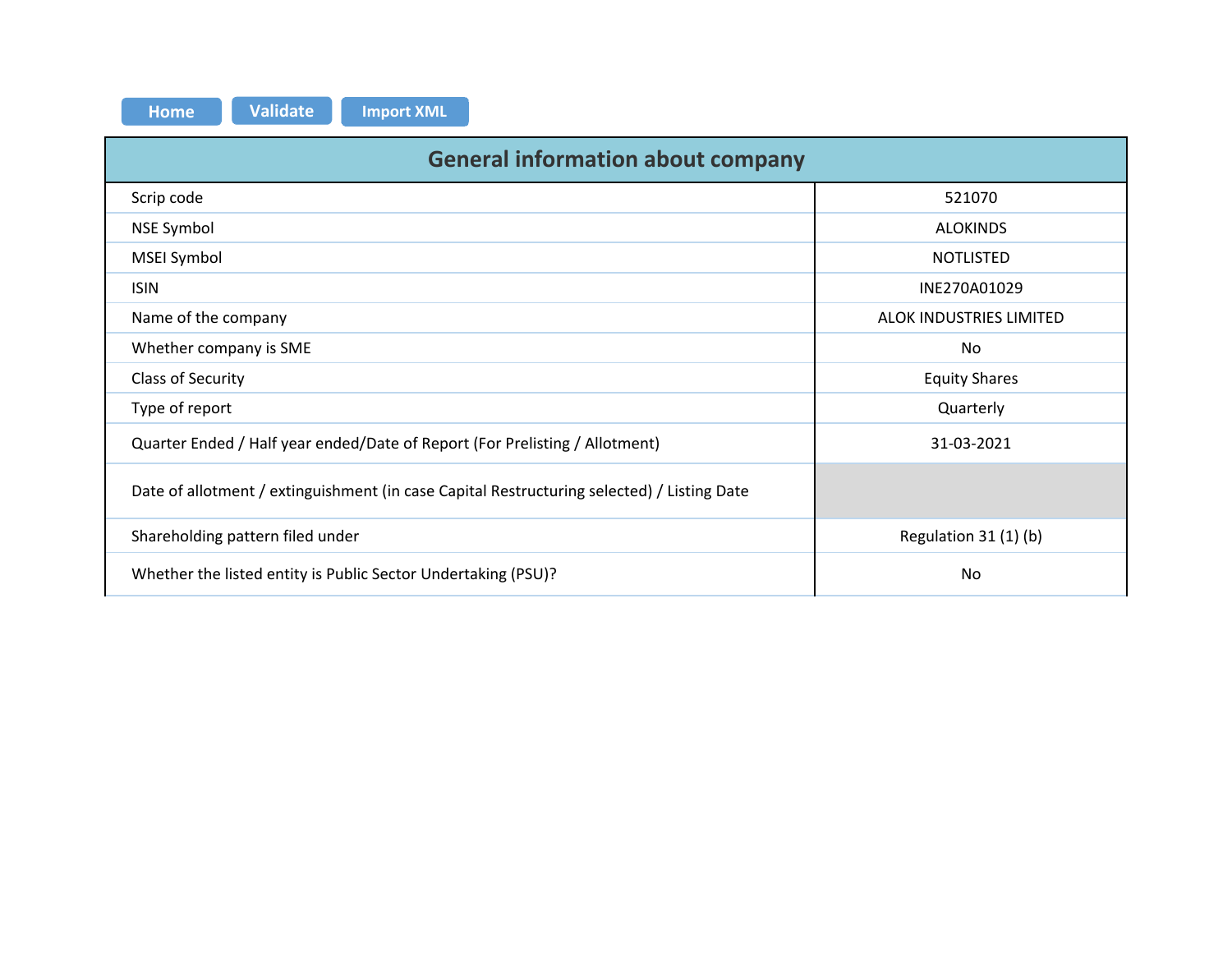**HomeValidate**

| Sr.<br>No. | <b>Particular</b>                                                                      | Yes/No | <b>Promoter and</b><br><b>Promoter Group</b> | <b>Public shareholder</b> | Non Promoter-Non<br><b>Public</b> |  |  |
|------------|----------------------------------------------------------------------------------------|--------|----------------------------------------------|---------------------------|-----------------------------------|--|--|
|            | Whether the Listed Entity has issued any partly paid up shares?                        | No     | <b>No</b>                                    | <b>No</b>                 | <b>No</b>                         |  |  |
|            | Whether the Listed Entity has issued any Convertible Securities ?                      | Yes    | Yes                                          | No                        | No                                |  |  |
|            | Whether the Listed Entity has issued any Warrants?                                     | No     | <b>No</b>                                    | <b>No</b>                 | <b>No</b>                         |  |  |
|            | Whether the Listed Entity has any shares against which depository receipts are issued? | No     | <b>No</b>                                    | <b>No</b>                 | <b>No</b>                         |  |  |
|            | Whether the Listed Entity has any shares in locked-in?                                 | Yes    | Yes                                          | No                        | No                                |  |  |
|            | Whether any shares held by promoters are pledge or otherwise encumbered?               | No     | <b>No</b>                                    |                           |                                   |  |  |
|            | Whether company has equity shares with differential voting rights?                     | No     | <b>No</b>                                    | <b>No</b>                 | No.                               |  |  |
|            | Whether the listed entity has any significant beneficial owner?                        | No.    |                                              |                           |                                   |  |  |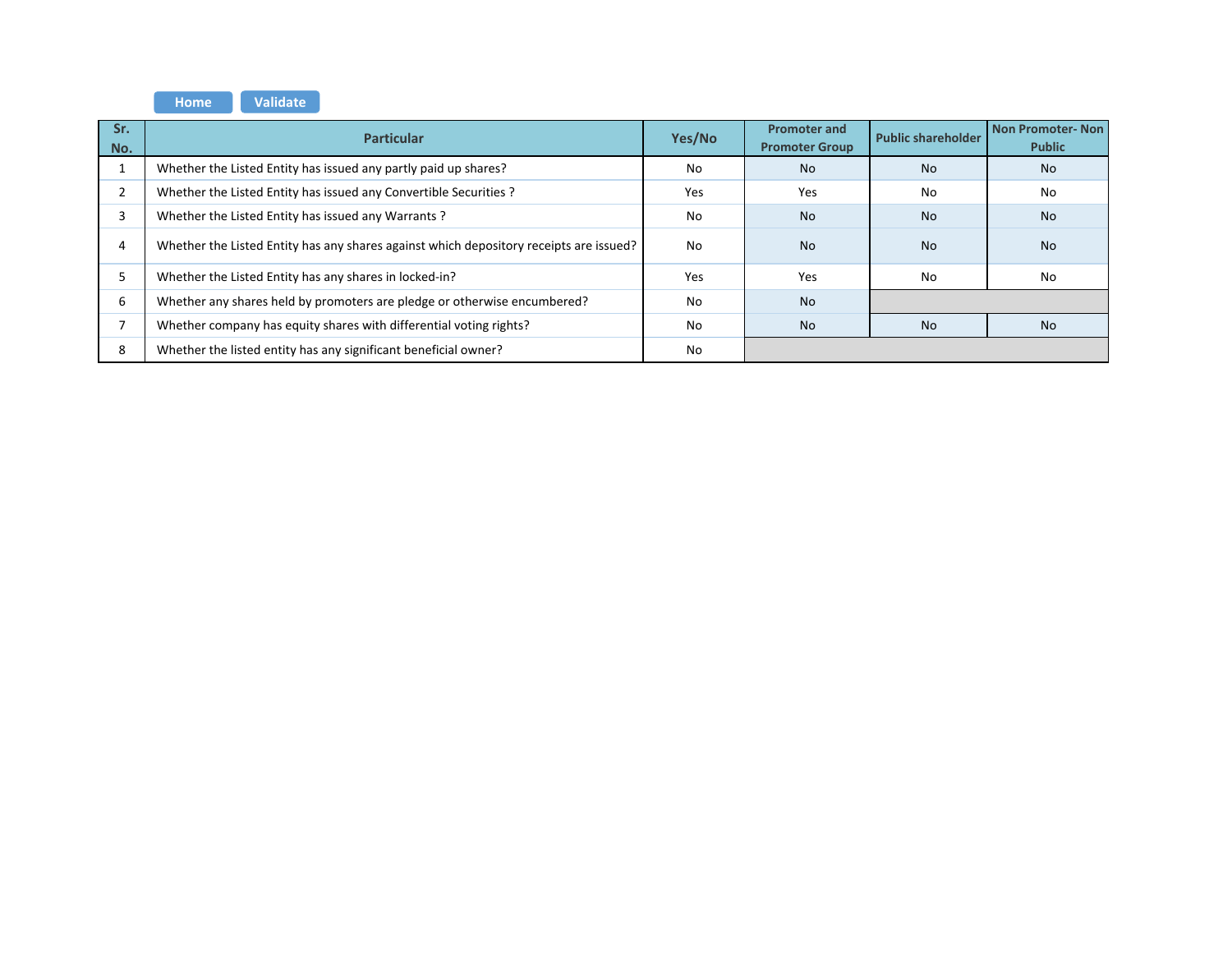|         | Home                                                                                                             |                       |                             |                                 |                                              |                                                     |                                                                                               |                           |                                                             |               |                              |                                              |                                            |                          |                                                                                                                |                            |                                       |                                                     |                                |                                                |
|---------|------------------------------------------------------------------------------------------------------------------|-----------------------|-----------------------------|---------------------------------|----------------------------------------------|-----------------------------------------------------|-----------------------------------------------------------------------------------------------|---------------------------|-------------------------------------------------------------|---------------|------------------------------|----------------------------------------------|--------------------------------------------|--------------------------|----------------------------------------------------------------------------------------------------------------|----------------------------|---------------------------------------|-----------------------------------------------------|--------------------------------|------------------------------------------------|
|         | Table I - Summary Statement holding of specified securities                                                      |                       |                             |                                 |                                              |                                                     |                                                                                               |                           |                                                             |               |                              |                                              |                                            |                          |                                                                                                                |                            |                                       |                                                     |                                |                                                |
|         | Note: Data will be automatically populated from shareholding pattern sheet - Data Entry Restricted in this sheet |                       |                             |                                 |                                              |                                                     |                                                                                               |                           |                                                             |               |                              |                                              |                                            |                          |                                                                                                                |                            |                                       |                                                     |                                |                                                |
|         |                                                                                                                  |                       |                             |                                 |                                              |                                                     | Shareholding as a                                                                             |                           | Number of Voting Rightsheld in each class of securities(IX) |               |                              |                                              |                                            |                          | Shareholding, as a %                                                                                           | Number of Locked in shares |                                       | Number of Shares pledged or<br>otherwise encumbered |                                |                                                |
| Categor |                                                                                                                  | Nos. Of               | No. of fully paid up equity | No. Of Partly paid-             | No. Of shares                                |                                                     | % of total no, of<br>shares (calculated<br>as per SCRR, 1957)<br>(VIII)<br>As a % of (A+B+C2) | No of Voting (XIV) Rights |                                                             |               |                              | No. Of Shares Underlying                     | No. of Shares                              |                          | No. Of Shares Underlying assuming full conversion<br>Outstanding convertible of convertible securities (       | (XII)                      |                                       | (XIII)                                              |                                | Number of equity                               |
|         | Category of shareholder<br>(11)                                                                                  | shareholders<br>(III) | shares held<br>(IV)         | up equity shares<br>held<br>(V) | underlying<br>Depository<br>Receipts<br>(VI) | Total nos. shares<br>held<br>$(VII) = (IV)+(V)+(V)$ |                                                                                               | Class<br>eg:              | Class<br>eg:y                                               | Total         | Total as a % of<br>$(A+B+C)$ | Outstanding convertible<br>securities<br>(X) | Underlying<br>Outstanding<br>Warrants (Xi) | Warrants<br>$(Xi)$ $(a)$ | securities and No. Of as a percentage of diluted<br>share capital)<br>$[X1] = [V11]+[X]$<br>As a % of (A+B+C2) | No.<br>(a)                 | As a % of total<br>Shares held<br>(b) | No.<br>(a)                                          | As a % of total<br>Shares held | shares held in<br>dematerialized form<br>(XIV) |
| (A)     | Promoter & Promoter Group                                                                                        |                       | 3723845177                  |                                 |                                              | 372384517                                           | 75.00                                                                                         | 3,72,38,45,177.00         |                                                             | 3723845177.00 | 75.00                        | 2500000000                                   |                                            | 2500000000               | 83.37                                                                                                          | 1986533333                 | 53.35                                 |                                                     |                                | 3723845177                                     |
| (B)     | Public                                                                                                           | 431577                | 1241395224                  |                                 |                                              | 1241395224                                          | 25.00                                                                                         | 1241395224.00             |                                                             | 1241395224.00 | 25.00                        |                                              |                                            |                          | 16.63                                                                                                          |                            |                                       |                                                     |                                | 1239166649                                     |
|         | (C) Non Promoter- Non Public                                                                                     |                       |                             |                                 |                                              |                                                     |                                                                                               |                           |                                                             |               |                              |                                              |                                            |                          |                                                                                                                |                            |                                       |                                                     |                                |                                                |
| (C1)    | Shares underlying DRs                                                                                            |                       |                             |                                 |                                              |                                                     |                                                                                               |                           |                                                             |               |                              |                                              |                                            |                          |                                                                                                                |                            |                                       |                                                     |                                |                                                |
| (C2)    | Shares held by Employee Trusts                                                                                   |                       |                             |                                 |                                              |                                                     |                                                                                               |                           |                                                             |               |                              |                                              |                                            |                          |                                                                                                                |                            |                                       |                                                     |                                |                                                |
|         | Total                                                                                                            | 431579                | 4965240401                  |                                 |                                              | 4965240401                                          | 100                                                                                           | 4965240401.00             |                                                             | 4965240401.00 | 100.00                       | 2500000000                                   |                                            | 2500000000               | 100                                                                                                            | 1986533333                 | 40.01                                 |                                                     |                                | 4963011826                                     |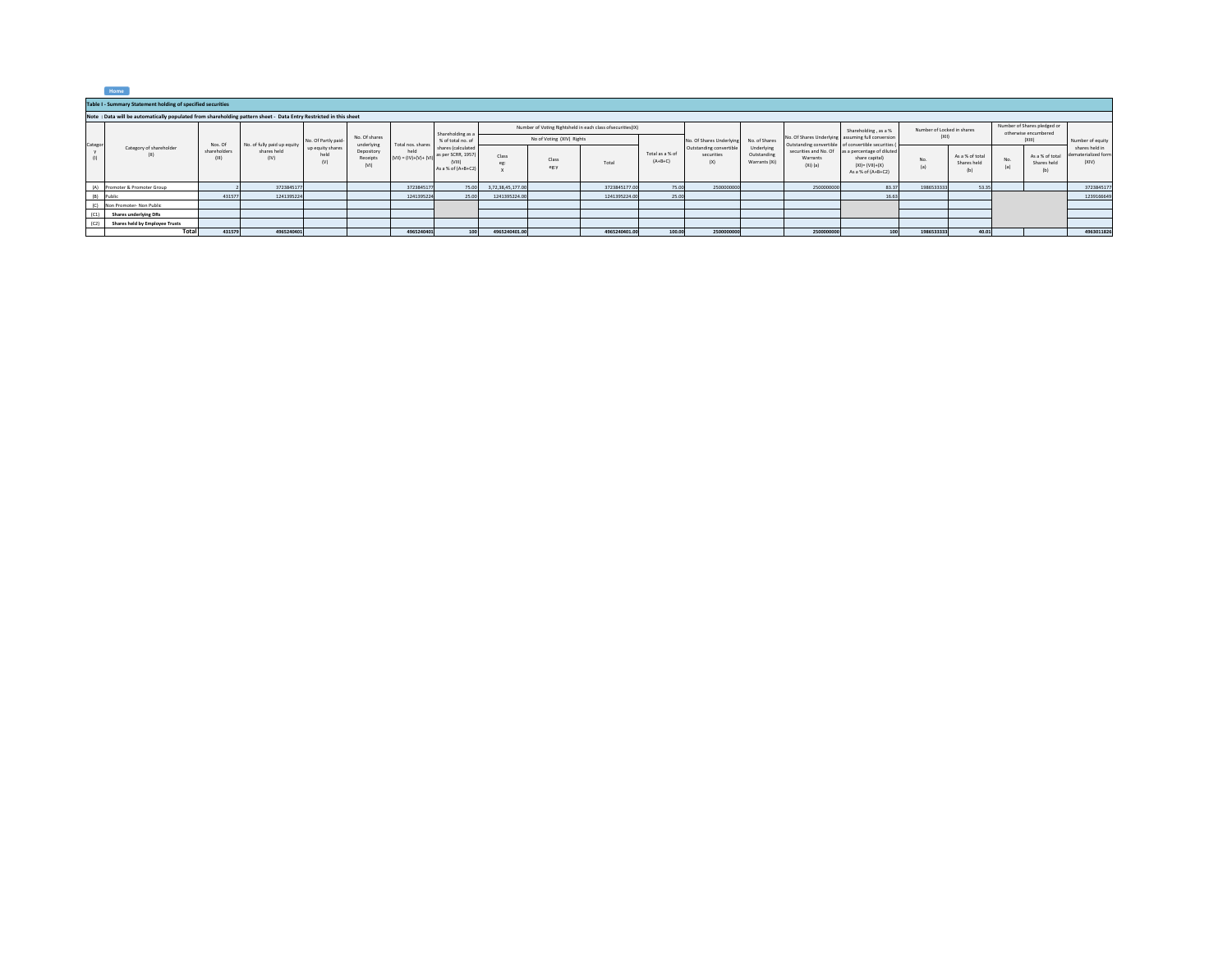|                                                                                                    | Home Validate                                                                                                                                                                                                                                              |                                                              |                      |                                         |                             |                                             |                                       |                         |                           |                            |                   |                           |                                       |                           |                                              |            |               |                      |                 |                                    |
|----------------------------------------------------------------------------------------------------|------------------------------------------------------------------------------------------------------------------------------------------------------------------------------------------------------------------------------------------------------------|--------------------------------------------------------------|----------------------|-----------------------------------------|-----------------------------|---------------------------------------------|---------------------------------------|-------------------------|---------------------------|----------------------------|-------------------|---------------------------|---------------------------------------|---------------------------|----------------------------------------------|------------|---------------|----------------------|-----------------|------------------------------------|
|                                                                                                    |                                                                                                                                                                                                                                                            | Number of Voting Rights held in each class of securities(IX) |                      |                                         |                             |                                             |                                       |                         |                           | Number of Locked in shares |                   |                           | lumber of Shares pledged or otherwise |                           |                                              |            |               |                      |                 |                                    |
|                                                                                                    |                                                                                                                                                                                                                                                            |                                                              |                      |                                         |                             |                                             |                                       |                         | No of Voting (XIV) Rights |                            |                   |                           |                                       |                           | Shareholding, as a %                         | (XII)      |               | encumbered<br>(XIII) |                 |                                    |
|                                                                                                    |                                                                                                                                                                                                                                                            |                                                              |                      |                                         |                             |                                             | Shareholding as a 9                   |                         |                           |                            |                   | No. Of Shares             |                                       | No. Of Shares             | suming full conversio                        |            |               |                      |                 |                                    |
|                                                                                                    | Category & Name<br>of the                                                                                                                                                                                                                                  | Nos. Of                                                      | No. of fully paid up | No. Of Partly paid-<br>up equity shares | No. Of shares<br>underlying | Total nos. shares                           | of total no. of<br>shares (calculated |                         |                           |                            | Total as<br>a% of | Underlying<br>Outstanding | No. of Shares<br>Underlying           | Underlying<br>Outstanding | of convertible securities                    |            |               |                      |                 | Number of equity<br>shares held in |
| Sr.                                                                                                | Shareholders                                                                                                                                                                                                                                               | shareholders                                                 | equity shares held   | held                                    | Depository Receipt          | held                                        | as per SCRR, 1957)                    | Class                   |                           |                            | Total             | convertible               | Outstanding                           | nvertible securit         | (as a percentage of                          |            | s a % of tota |                      | As a % of total | dematerialized form                |
|                                                                                                    | (1)                                                                                                                                                                                                                                                        | (III)                                                        | (IV)                 | (V)                                     | (VI)                        | $(VII) = (IV)+(V)+(VI)$                     | (VIII)                                | $\operatorname{\sf eg}$ | Class                     | Total                      | Voting            | securities                | Warrants (Xi)                         | ind No. Of Warrant        | diluted share capital)<br>$(XI) = (VII)+(X)$ | No.<br>(a) | Shares held   | No.<br>(a)           | Shares held     | (XIV)                              |
|                                                                                                    |                                                                                                                                                                                                                                                            |                                                              |                      |                                         |                             |                                             | As a % of (A+B+C2)                    | $\mathbf{x}$            | eg:y                      |                            | rights            | (X)                       |                                       | $(Xi)$ (a)                | As a % of (A+B+C2)                           |            | (b)           |                      | (b)             |                                    |
|                                                                                                    |                                                                                                                                                                                                                                                            |                                                              |                      |                                         |                             |                                             |                                       |                         |                           |                            |                   |                           |                                       |                           |                                              |            |               |                      |                 |                                    |
|                                                                                                    | A Table II - Statement showing shareholding pattern of the Promoter and Promoter Group                                                                                                                                                                     |                                                              |                      |                                         |                             |                                             |                                       |                         |                           |                            |                   |                           |                                       |                           |                                              |            |               |                      |                 |                                    |
| (1) Indian                                                                                         |                                                                                                                                                                                                                                                            |                                                              |                      |                                         |                             |                                             |                                       |                         |                           |                            |                   |                           |                                       |                           |                                              |            |               |                      |                 |                                    |
| (a)                                                                                                | Individuals/Hindu undivided Family                                                                                                                                                                                                                         |                                                              |                      |                                         |                             |                                             |                                       |                         |                           |                            |                   |                           |                                       |                           |                                              |            |               |                      |                 |                                    |
| (b)                                                                                                | Central Government/ State Government(s)                                                                                                                                                                                                                    |                                                              |                      |                                         |                             |                                             |                                       |                         |                           |                            |                   |                           |                                       |                           |                                              |            |               |                      |                 |                                    |
| (c)                                                                                                | <b>Financial Institutions/Banks</b>                                                                                                                                                                                                                        |                                                              |                      |                                         |                             |                                             |                                       |                         |                           |                            |                   |                           |                                       |                           |                                              |            |               |                      |                 |                                    |
|                                                                                                    | (d) Any Other (specify)                                                                                                                                                                                                                                    |                                                              | 3723845177           |                                         |                             | 3723845177                                  | 75.00                                 | 3723845177.00           |                           | 3723845177                 | 75.00             | 2500000000                |                                       | 2500000000                | 83.37                                        | 1986533333 | 53.35         |                      |                 | 3723845177                         |
|                                                                                                    | Sub-Total (A)(1)                                                                                                                                                                                                                                           |                                                              | 3723845177           |                                         |                             | 3723845177                                  | 75.00                                 | 3723845177.00           |                           | 3723845177                 | 75.00             | 2500000000                |                                       | 2500000000                | 83.37                                        | 1986533333 | 53.35         |                      |                 | 3723845177                         |
|                                                                                                    | (2) <mark>Foreign</mark>                                                                                                                                                                                                                                   |                                                              |                      |                                         |                             |                                             |                                       |                         |                           |                            |                   |                           |                                       |                           |                                              |            |               |                      |                 |                                    |
|                                                                                                    | Individuals (NonResident Individuals/ Foreign                                                                                                                                                                                                              |                                                              |                      |                                         |                             |                                             |                                       |                         |                           |                            |                   |                           |                                       |                           |                                              |            |               |                      |                 |                                    |
| (a)                                                                                                | Individuals)                                                                                                                                                                                                                                               |                                                              |                      |                                         |                             |                                             |                                       |                         |                           |                            |                   |                           |                                       |                           |                                              |            |               |                      |                 |                                    |
| (b)                                                                                                | Government                                                                                                                                                                                                                                                 |                                                              |                      |                                         |                             |                                             |                                       |                         |                           |                            |                   |                           |                                       |                           |                                              |            |               |                      |                 |                                    |
| (c)                                                                                                | Institutions                                                                                                                                                                                                                                               |                                                              |                      |                                         |                             |                                             |                                       |                         |                           |                            |                   |                           |                                       |                           |                                              |            |               |                      |                 |                                    |
| (d)                                                                                                | <b>Foreign Portfolio Investor</b>                                                                                                                                                                                                                          |                                                              |                      |                                         |                             |                                             |                                       |                         |                           |                            |                   |                           |                                       |                           |                                              |            |               |                      |                 |                                    |
|                                                                                                    | (e) Any Other (specify)                                                                                                                                                                                                                                    |                                                              |                      |                                         |                             |                                             |                                       |                         |                           |                            |                   |                           |                                       |                           |                                              |            |               |                      |                 |                                    |
|                                                                                                    | Sub-Total (A)(2)                                                                                                                                                                                                                                           |                                                              |                      |                                         |                             |                                             |                                       |                         |                           |                            |                   |                           |                                       |                           |                                              |            |               |                      |                 |                                    |
|                                                                                                    | <b>Total Shareholding of Promoter and Promoter Group</b>                                                                                                                                                                                                   |                                                              |                      |                                         |                             |                                             |                                       |                         |                           |                            |                   |                           |                                       |                           |                                              |            |               |                      |                 |                                    |
|                                                                                                    | $(A)=(A)(1)+(A)(2)$                                                                                                                                                                                                                                        |                                                              | 3723845177           |                                         |                             | 3723845177                                  | 75.00                                 | 3723845177.00           |                           | 3723845177                 | 75.00             | 250000000                 |                                       | 250000000                 | 83.37                                        | 1986533333 | 53.35         |                      |                 | 3723845177                         |
|                                                                                                    | Details of Shares which remain unclaimed for Promoter & Promoter Group                                                                                                                                                                                     |                                                              |                      |                                         |                             |                                             |                                       |                         |                           |                            |                   |                           |                                       |                           |                                              |            |               |                      |                 |                                    |
|                                                                                                    | Table III - St<br>B of the Public<br>(1) Institutions<br>Table III - Statement showing shareholding pattern<br>Although the Model of State III - Model of Shareholders having more than one percentage of total no of shares. Please refer software manual |                                                              |                      |                                         |                             |                                             |                                       |                         |                           |                            |                   |                           |                                       |                           |                                              |            |               |                      |                 |                                    |
|                                                                                                    |                                                                                                                                                                                                                                                            |                                                              |                      |                                         |                             |                                             |                                       |                         |                           |                            |                   |                           |                                       |                           |                                              |            |               |                      |                 |                                    |
|                                                                                                    |                                                                                                                                                                                                                                                            |                                                              |                      |                                         |                             |                                             |                                       |                         |                           |                            |                   |                           |                                       |                           |                                              |            |               |                      |                 |                                    |
|                                                                                                    | (a) Mutual Funds                                                                                                                                                                                                                                           |                                                              | 601788               |                                         |                             | 601788                                      | 0.01                                  | 601788                  |                           | 601788                     | 0.01              |                           |                                       |                           | 0.01                                         |            |               |                      |                 | 601788                             |
|                                                                                                    | (b) Venture Capital Funds                                                                                                                                                                                                                                  |                                                              |                      |                                         |                             |                                             |                                       |                         |                           |                            |                   |                           |                                       |                           |                                              |            |               |                      |                 |                                    |
| (c)                                                                                                | Alternate Investment Funds                                                                                                                                                                                                                                 |                                                              |                      |                                         |                             |                                             |                                       |                         |                           |                            |                   |                           |                                       |                           |                                              |            |               |                      |                 |                                    |
|                                                                                                    | (d) Foreign Venture Capital Investors                                                                                                                                                                                                                      |                                                              |                      |                                         |                             |                                             |                                       |                         |                           |                            |                   |                           |                                       |                           |                                              |            |               |                      |                 |                                    |
| (e)                                                                                                | <b>Foreign Portfolio Investors</b>                                                                                                                                                                                                                         | 14                                                           | 4447461              |                                         |                             | 44474613<br>131359                          | 0.90                                  | 4447461                 |                           | 44474613<br>131359         | 0.90<br>0.00      |                           |                                       |                           | 0.60                                         |            |               |                      |                 | 42474613                           |
| (f)                                                                                                | Financial Institutions/Banks<br>(g) Insurance Companies                                                                                                                                                                                                    |                                                              | 131359               |                                         |                             | 35529499                                    | 0.00                                  | 131359                  |                           | 35529499                   | 0.72              |                           |                                       |                           | 0.00                                         |            |               |                      |                 | 131359                             |
|                                                                                                    | (h) Provident Funds/ Pension Funds                                                                                                                                                                                                                         |                                                              | 35529499             |                                         |                             |                                             | 0.72                                  | 35529499                |                           |                            |                   |                           |                                       |                           | 0.48                                         |            |               |                      |                 | 35529499                           |
|                                                                                                    | (i) Any Other (specify)                                                                                                                                                                                                                                    |                                                              |                      |                                         |                             |                                             |                                       |                         |                           |                            |                   |                           |                                       |                           |                                              |            |               |                      |                 |                                    |
|                                                                                                    | Sub-Total (B)(1)                                                                                                                                                                                                                                           | 23                                                           | 80737259             |                                         |                             | 80737259                                    | 1.63                                  | 80737259.00             |                           | 80737259                   | 1.63              |                           |                                       |                           | 1.08                                         |            |               |                      |                 | 78737259                           |
|                                                                                                    | Central Government/ State Government(s)/ President                                                                                                                                                                                                         |                                                              |                      |                                         |                             |                                             |                                       |                         |                           |                            |                   |                           |                                       |                           |                                              |            |               |                      |                 |                                    |
| (2)                                                                                                | of India                                                                                                                                                                                                                                                   |                                                              | 10000                |                                         |                             | 10000                                       | 0.00                                  | 10000                   |                           | 10000                      |                   |                           |                                       |                           | 0.00                                         |            |               |                      |                 | 10000                              |
|                                                                                                    | Sub-Total (B)(2)                                                                                                                                                                                                                                           |                                                              | 10000                |                                         |                             | 10000                                       | 0.00                                  | 10000.00                |                           | 10000                      | 0.00              |                           |                                       |                           | 0.00                                         |            |               |                      |                 | 10000                              |
|                                                                                                    | (3) Non-institutions                                                                                                                                                                                                                                       |                                                              |                      |                                         |                             |                                             |                                       |                         |                           |                            |                   |                           |                                       |                           |                                              |            |               |                      |                 |                                    |
|                                                                                                    | Individuals -                                                                                                                                                                                                                                              |                                                              |                      |                                         |                             |                                             |                                       |                         |                           |                            |                   |                           |                                       |                           |                                              |            |               |                      |                 |                                    |
|                                                                                                    | i.Individual shareholders holding nominal share capital<br>up to Rs. 2 lakhs.                                                                                                                                                                              |                                                              |                      |                                         |                             |                                             |                                       |                         |                           |                            |                   |                           |                                       |                           |                                              |            |               |                      |                 |                                    |
| (a(i))                                                                                             | Individuals -                                                                                                                                                                                                                                              | 421405                                                       | 815747135            |                                         |                             | 815747135                                   | 16.43                                 | 815747135               |                           | 815747135                  | 16.4              |                           |                                       |                           | 10.93                                        |            |               |                      |                 | 815526060                          |
|                                                                                                    | ii. Individual shareholders holding nominal share capital                                                                                                                                                                                                  |                                                              |                      |                                         |                             |                                             |                                       |                         |                           |                            |                   |                           |                                       |                           |                                              |            |               |                      |                 |                                    |
|                                                                                                    | in excess of Rs. 2 lakhs.                                                                                                                                                                                                                                  | 42                                                           | 230769190            |                                         |                             | 230769190                                   | 4.6                                   | 230769190               |                           | 23076919                   | 4.6!              |                           |                                       |                           | 3.09                                         |            |               |                      |                 | 230769190                          |
| $(a(ii))$<br>(b)<br>(c)                                                                            | NBFCs registered with RBI                                                                                                                                                                                                                                  |                                                              | 101500               |                                         |                             | 101500                                      | 0.00                                  | 10150                   |                           | 10150                      | 0.01              |                           |                                       |                           | 0.00                                         |            |               |                      |                 | 101500                             |
|                                                                                                    | <b>Employee Trusts</b>                                                                                                                                                                                                                                     |                                                              | 18000                |                                         |                             | 18000                                       | 0.00                                  | 18000                   |                           | 1800                       |                   |                           |                                       |                           | 0.00                                         |            |               |                      |                 | 18000                              |
| (d)                                                                                                | Overseas Depositories (holding DRs) (balancing figure)                                                                                                                                                                                                     |                                                              |                      |                                         |                             |                                             |                                       |                         |                           |                            |                   |                           |                                       |                           |                                              |            |               |                      |                 |                                    |
|                                                                                                    | Any Other (specify)                                                                                                                                                                                                                                        | 9720                                                         | 114012140            |                                         |                             | 114012140                                   | 2.30                                  | 114012140               |                           | 114012140                  | 2.30              |                           |                                       |                           | 1.53                                         |            |               |                      |                 | 114004640                          |
|                                                                                                    | Sub-Total (B)(3                                                                                                                                                                                                                                            | 431553                                                       | 1160647965           |                                         |                             | 1160647965                                  | 23.38                                 | 1160647965.00           |                           | 1160647965                 | 23.38             |                           |                                       |                           | 15.55                                        |            |               |                      |                 | 1160419390                         |
|                                                                                                    | Total Public Shareholding (B)=(B)(1)+(B)(2)+(B)(3)                                                                                                                                                                                                         | 431577                                                       | 1241395224           |                                         |                             | 1241395224                                  | 25.00                                 | 1241395224.00           |                           | 1241395224                 | 25.00             |                           |                                       |                           | 16.63                                        |            |               |                      |                 | 1239166649                         |
|                                                                                                    | Details of the shareholders acting as persons in Concert for Public                                                                                                                                                                                        |                                                              |                      |                                         |                             |                                             |                                       |                         |                           |                            |                   |                           |                                       |                           |                                              |            |               |                      |                 |                                    |
|                                                                                                    |                                                                                                                                                                                                                                                            |                                                              |                      |                                         |                             |                                             |                                       |                         |                           |                            |                   |                           |                                       |                           |                                              |            |               |                      |                 |                                    |
|                                                                                                    | Details of Shares which remain unclaimed for Public                                                                                                                                                                                                        |                                                              |                      |                                         |                             |                                             |                                       |                         |                           |                            |                   |                           |                                       |                           |                                              |            |               |                      |                 |                                    |
|                                                                                                    |                                                                                                                                                                                                                                                            |                                                              |                      |                                         |                             |                                             |                                       |                         |                           |                            |                   |                           |                                       |                           |                                              |            |               |                      |                 |                                    |
|                                                                                                    | C Table IV - Statement showing shareholding pattern of the Non Promoter- Non Public shareholder                                                                                                                                                            |                                                              |                      |                                         |                             |                                             |                                       |                         |                           |                            |                   |                           |                                       |                           |                                              |            |               |                      |                 |                                    |
|                                                                                                    | <u> Custodian/DR_Holder - Name of DR Holders_(If</u>                                                                                                                                                                                                       |                                                              |                      |                                         |                             |                                             |                                       |                         |                           |                            |                   |                           |                                       |                           |                                              |            |               |                      |                 |                                    |
| (1)                                                                                                | Available)                                                                                                                                                                                                                                                 |                                                              |                      |                                         |                             |                                             |                                       |                         |                           |                            |                   |                           |                                       |                           |                                              |            |               |                      |                 |                                    |
| (2)                                                                                                | <b>Employee Benefit Trust (under SEBI (Share based)</b><br><b>Employee Benefit) Regulations, 2014).</b>                                                                                                                                                    |                                                              |                      |                                         |                             |                                             |                                       |                         |                           |                            |                   |                           |                                       |                           |                                              |            |               |                      |                 |                                    |
|                                                                                                    | Total NonPromoter- Non Public Shareholding                                                                                                                                                                                                                 |                                                              |                      |                                         |                             |                                             |                                       |                         |                           |                            |                   |                           |                                       |                           |                                              |            |               |                      |                 |                                    |
|                                                                                                    | $(C) = (C)(1)+(C)(2)$                                                                                                                                                                                                                                      |                                                              |                      |                                         |                             |                                             |                                       |                         |                           |                            |                   |                           |                                       |                           |                                              |            |               |                      |                 |                                    |
|                                                                                                    | Total (A+B+C2                                                                                                                                                                                                                                              | 431579                                                       | 4965240401           |                                         |                             | 4965240401                                  | 100.00                                | 4965240401.00           |                           | 4965240401                 | 100.00            | 250000000                 |                                       | 250000000                 | 100.00                                       | 198653333  | 40.01         |                      |                 | 4963011826                         |
|                                                                                                    | Total (A+B+C                                                                                                                                                                                                                                               | 431579                                                       | 4965240401           |                                         |                             | 4965240401                                  | 100.00                                | 4965240401.00           |                           | 4965240401                 | 100.00            | 250000000                 |                                       | 250000000                 | 100.00                                       | 1986533333 | 40.01         |                      |                 | 4963011826                         |
|                                                                                                    |                                                                                                                                                                                                                                                            |                                                              |                      |                                         |                             | Disclosure of notes on shareholding pattern |                                       | <b>Add Notes</b>        |                           |                            |                   |                           |                                       |                           |                                              |            |               |                      |                 |                                    |
|                                                                                                    |                                                                                                                                                                                                                                                            |                                                              |                      |                                         |                             |                                             |                                       |                         |                           |                            |                   |                           |                                       |                           |                                              |            |               |                      |                 |                                    |
| Disclosure of notes in case of promoter holiding in dematerialsed form is less than 100 percentage |                                                                                                                                                                                                                                                            |                                                              |                      |                                         |                             |                                             |                                       | <b>Add Notes</b>        |                           |                            |                   |                           |                                       |                           |                                              |            |               |                      |                 |                                    |
| Disclosure of notes in case of public share holding is less than 25 percentage                     |                                                                                                                                                                                                                                                            |                                                              |                      |                                         |                             |                                             |                                       |                         |                           |                            |                   |                           |                                       |                           |                                              |            |               |                      |                 |                                    |
|                                                                                                    |                                                                                                                                                                                                                                                            |                                                              |                      |                                         |                             |                                             |                                       | <b>Add Notes</b>        |                           |                            |                   |                           |                                       |                           |                                              |            |               |                      |                 |                                    |
|                                                                                                    |                                                                                                                                                                                                                                                            |                                                              |                      |                                         |                             |                                             |                                       | <b>Add Notes</b>        |                           |                            |                   |                           |                                       |                           |                                              |            |               |                      |                 |                                    |
|                                                                                                    | Disclosure of notes on shareholding pattern for company remarks explanatory                                                                                                                                                                                |                                                              |                      |                                         |                             |                                             |                                       |                         |                           |                            |                   |                           |                                       |                           |                                              |            |               |                      |                 |                                    |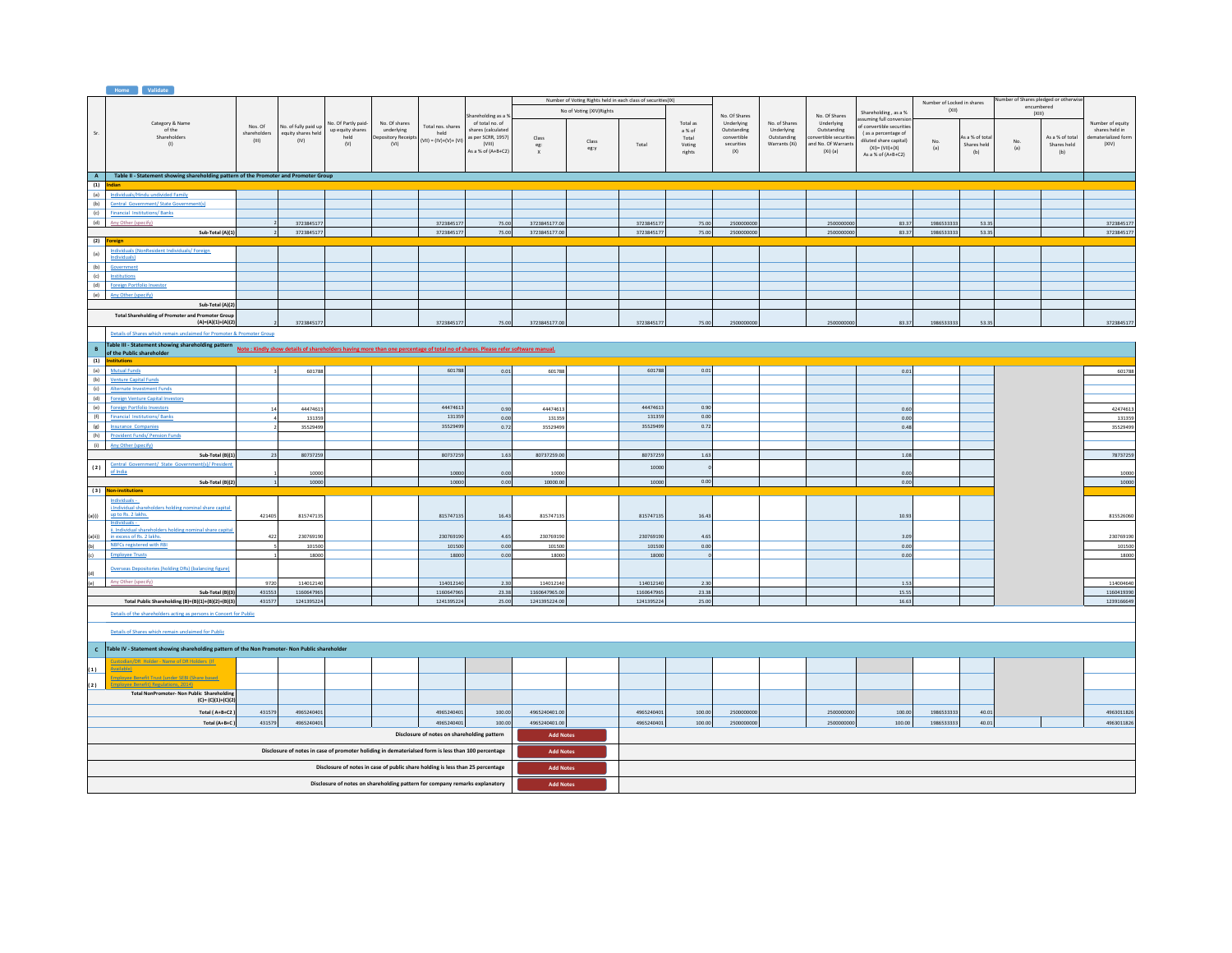|             | Validate<br>Home         |                                              |              |                        |                                                       |                                                     |                                                                                                                    |                                                                                                         |               |                                     |                                                 |                                                                            |                                                                                                               |                                        |                                      |                                            |                                 |                  |
|-------------|--------------------------|----------------------------------------------|--------------|------------------------|-------------------------------------------------------|-----------------------------------------------------|--------------------------------------------------------------------------------------------------------------------|---------------------------------------------------------------------------------------------------------|---------------|-------------------------------------|-------------------------------------------------|----------------------------------------------------------------------------|---------------------------------------------------------------------------------------------------------------|----------------------------------------|--------------------------------------|--------------------------------------------|---------------------------------|------------------|
| Searial No. | Category                 | Name<br>of the<br>Shareholders<br>(1)        |              | No.                    | No. of fully paid<br>up equity shares<br>held<br>(IV) | Total nos.<br>shares<br>held<br>$(VII) = (IV)+(V)+$ | Shareholding as a<br>% of total no. of<br>shares (calculated<br>as per SCRR, 1957)<br>(VIII)<br>As a % of (A+B+C2) | Number of Voting Rights held in each class of<br>securities<br>No of Voting (XIV)<br>Rights<br>Total as |               |                                     | No. Of Shares<br>Underlying                     | No. Of Shares<br>Underlying                                                | shareholding, as<br>a % assuming full<br>conversion of<br>convertible                                         | Number of Locked in<br>shares<br>(XII) |                                      | Number of<br>equity shares                 |                                 |                  |
|             |                          |                                              | PAN<br>(II)  | of the<br>Shareholders |                                                       |                                                     |                                                                                                                    | Class<br>eg:                                                                                            | Total         | a % of<br>Total<br>Voting<br>rights | Outstanding<br>convertible<br>securities<br>(X) | Outstanding<br>convertible securities<br>and No. Of Warrants<br>$(Xi)$ (a) | securities (as a<br>percentage of<br>diluted share<br>capital)<br>$(XI) = (VII)+(X)$<br>$A \in \mathbb{R}$ of | No.<br>(a)                             | As a % of<br>total<br>Shares<br>held | held in<br>dematerialized<br>form<br>(XIV) | Reason for not<br>providing PAN | Shareholder type |
| A1(d)       | Any Other (specify)      |                                              |              |                        |                                                       |                                                     |                                                                                                                    |                                                                                                         |               |                                     |                                                 |                                                                            |                                                                                                               |                                        |                                      |                                            |                                 |                  |
|             | Add<br>Delete            |                                              |              |                        |                                                       |                                                     |                                                                                                                    |                                                                                                         |               |                                     |                                                 |                                                                            |                                                                                                               |                                        |                                      |                                            |                                 |                  |
|             | <b>Bodies Corporate</b>  | Reliance Industries Limited                  | AAACR5055K   |                        | 1986533333                                            | 1986533333                                          | 40.01                                                                                                              | 1986533333.00                                                                                           | 1986533333.00 | 40.01                               | 2500000000                                      | 2500000000                                                                 | 60.10                                                                                                         | 1986533333                             | 100.00                               | 1986533333                                 |                                 | Promoter         |
|             | Person Acting in Concert | JM Financial Asset Reconstruction Company Li | AABCJ9062F   |                        | 1737311844                                            | 1737311844                                          | 34.99                                                                                                              | 1737311844.00                                                                                           | 1737311844.00 | 34.99                               |                                                 |                                                                            | 23.27                                                                                                         |                                        | 0.00                                 | 1737311844                                 |                                 | Promoter Group   |
|             | Click here to go back    |                                              | <b>Total</b> |                        | 3723845177                                            | 3723845177                                          | 75.00                                                                                                              | 3723845177.00                                                                                           | 3723845177.00 | 75.00                               | 2500000000                                      | 2500000000                                                                 | 83.37                                                                                                         | 1986533333                             | 53.35                                | 3723845177                                 |                                 |                  |

.